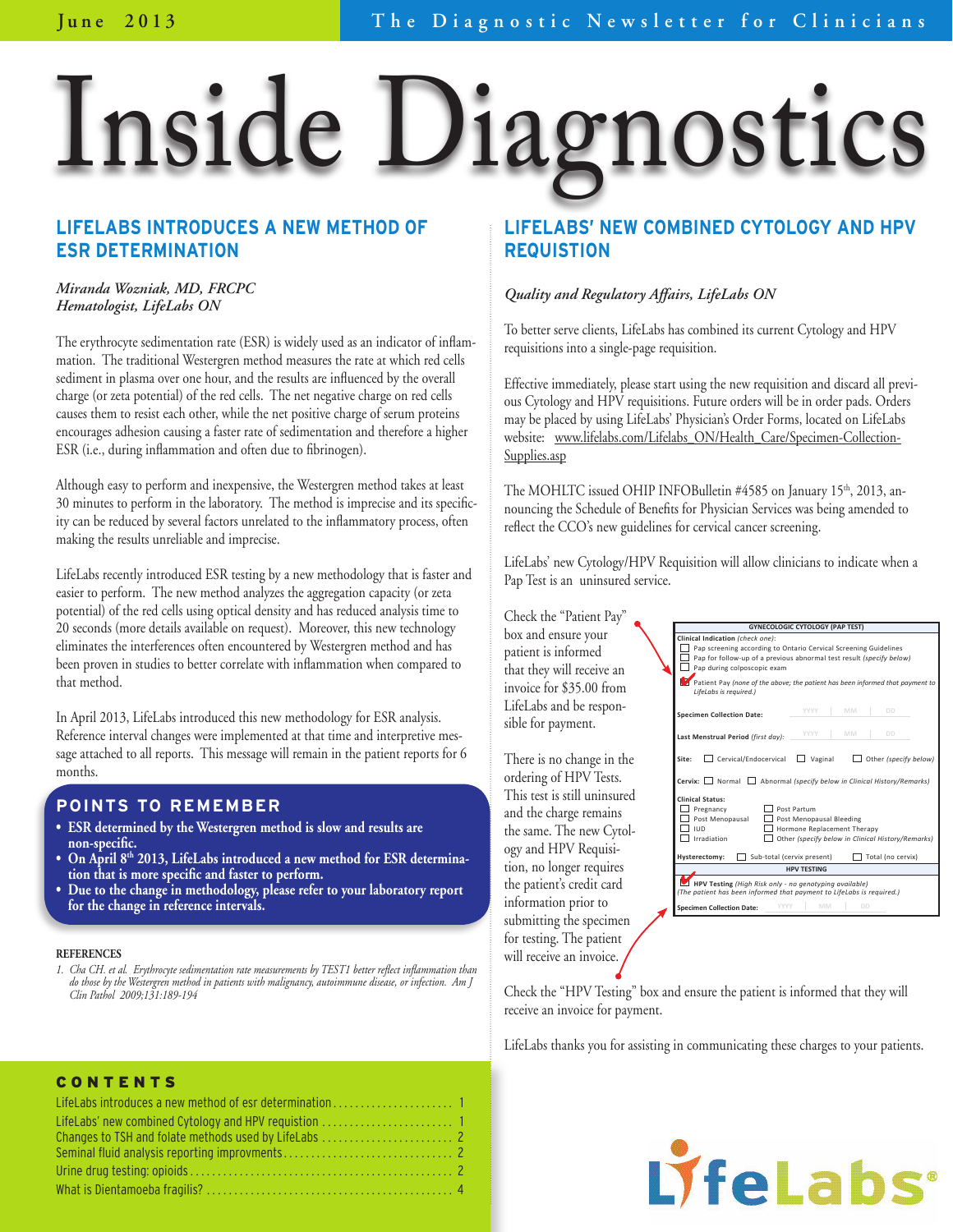#### **POINTS TO REMEMBER**

- **LifeLabs has combined its current Cytology/HPV requisitions into a single-page requisition.**
- **LifeLabs' new Cytology/HPV Requisition will allow clinicians to indicate when a Pap Test is an uninsured service.**
- **There is no change to the ordering process for HPV tests.**

#### **CHANGES TO TSH AND FOLATE METHODS USED BY LIFELABS**

#### *Peter Catomeris, PhD, FCACB Clinical Biochemist, LifeLabs ON*

In the near future, LifeLabs will implement changes to methods used to quantitate TSH and folate. The changes in testing technology will result in modifications to reference intervals. An interpretive comment explaining the change will be included in patient reports.

#### **TSH**

**2**

The current TSH method will be replaced by a third-generation assay, with improved analytical sensitivity, but will be performed on the same testing platform. The current assay standardization is traceable to the World Health Organization (WHO) 2nd International Standard for human TSH (IRP 80/558), while the new assay standardization is traceable to the WHO 3rd International Standard for human TSH (IRP 81/565).

With the change to the method, TSH results are expected to decrease by about 20% and reference intervals will be adjusted accordingly.

#### **Serum and RBC Folate**

Serum and RBC folate methods will be transferred to a new testing platform. As no international standard exists for folate, the methods are traceable to internal standards for each manufacturer.

With the changes to the methods, results for serum folate are expected to increase by about 30%-40% and results for RBC folate are expected to double. Reference intervals for both tests will be adjusted accordingly.

Please contact one of the Clinical Biochemists on LifeLabs' Medical/Scientific Team for more information.

#### **POINTS TO REMEMBER**

- **In the near future, LifeLabs will implement changes to methods used to quantitate TSH and folate.**
- **Reference intervals for both methods will be adjusted to reflect the change in methodology.**
- **An interpretive comment explaining the change will be included in patient reports.**

#### **SEMINAL FLUID ANALYSIS REPORTING IMPROVMENTS**

#### *Shubhra Mohan Quality and Regularoty Affairs, LifeLabs ON*

Clients have recently reported that they have some difficulty reading and understanding LifeLabs' post-vasectomy patient reports. Based on their feedback, LifeLabs revised not only post-vasectomy reports, but also other seminal analysis reports for content, layout and accuracy.

LIfeLabs' The Diagnostic Newsletter for Clinicians - Ontario

Reports that include multiple parameters may be overwhelming to review and interpret. Many of the diagnoses have been revised, and others condensed or otherwise improved. With these reporting modifications we hope physicians will now be able to look at these reports and immediately understand what requires special attention, saving time and reducing errors.

LifeLabs welcomes your feedback and continuous improvement. Keep the suggestions coming!

#### **POINTS TO REMEMBER**

**• Post-vasectomy and seminal analysis reports have been revised for content, layout, and accuracy.** 

#### **Urine Drug Testing: Opioids**

*Danijela Konforte, PhD Clinical Biochemist, LifeLabs ON*

Common questions received at LifeLabs are related to interpretation of drugs of abuse reports, the majority of which are related to opioids. This article will discuss test methods for detection of opioids in urine, their utility and limitations.

The opioids are a class of drugs that have analgesic, antitussive, and antidiarrheal properties. They are most commonly used in acute and chronic pain management, but they also have high potential for abuse or misuse. Opioids may be divided into three main classes: a) natural (from opium), i.e., morphine, codeine; b) semi-synthetic, i.e., hydromorphone, hydrocodone, oxycodone, oxymorphone, heroin, and buprenorphine; and, c) synthetic, i.e., meperidine, fentanyl, methadone, tramadol, propoxyphene, tapentadol.

The metabolism of common opioids is reflected in Table 1. Understanding basic opioid metabolism will enhance urine drug test result interpretation.

#### **Table 1: Metabolism of Common Opioids**

| Parent drug | <b>Metabolite</b>                                             |
|-------------|---------------------------------------------------------------|
| Morphine    | Hydromorphone                                                 |
| Heroin      | 6-monoacetylmorphine (short-lived<br>metabolite)<br>Morphine  |
| Codeine     | Morphine (major metabolite)<br>Hydrocodone (minor metabolite) |
| Oxycodone   | Oxymorphone                                                   |

Please note that information discussed in this article can be found in the latest Community Laboratories Guidelines for Ordering Urine Testing for Drugs-of-Abuse: Targeted and Screening Tests (CLP013) published by the Ontario Association of Medical Laboratories in March 2013.1

#### **Methods for Detection of Opioids in Urine**

#### **a) Opioid immunoassay (IA) screens**

 Opioid IA screens are designed to detect opioids that are structurally similar to morphine, including codeine, hydrocodone, and hydromorphone (Table 2). Results are qualitative and drug concentrations are not provided. Results equal to or above the screen cutoff of 300 ug/L are reported as "Detected", results below the screen cutoff are reported as "Not Detected".

 In the emergency care setting qualitative opiate IA screens are used to evaluate potential drug abuse or overdose. In the community setting opioid IA screens are most commonly used to identify use of undisclosed opioids, to determine compliance with prescribed opioid, and to uncover diversion of prescribed opioid.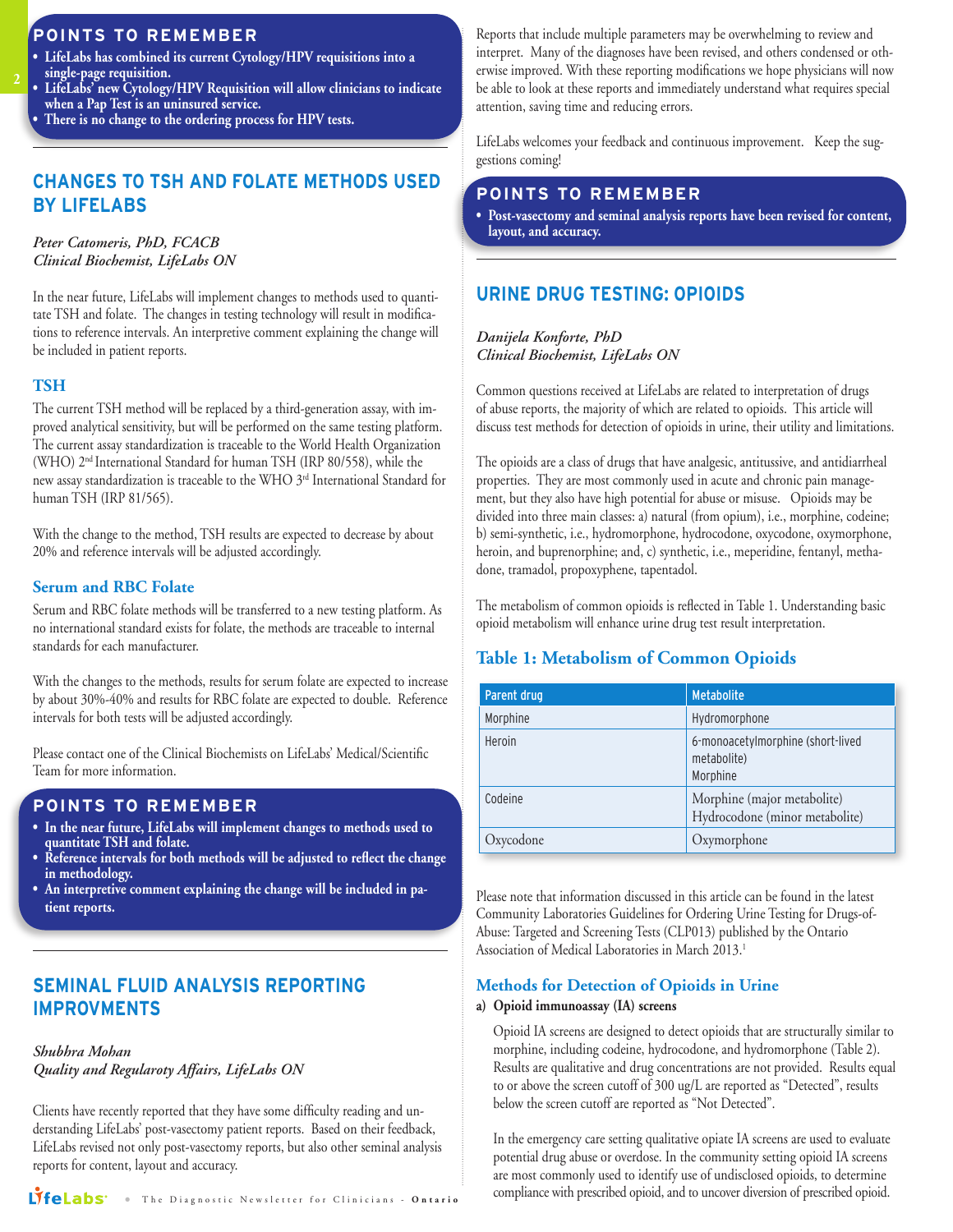### **Table 2: Examples of Opioids Commonly Detected by Urine Immunoassay Screen and Broad Spectrum Toxicology Screen**

| Opioid Immunoassay (IA) Screen*<br>(Order on its own or with DOA screen)                                                                                                         | <b>Broad Spectrum Toxicology Screen#</b><br>(Chromatography-Mass Spectrometry<br>technology)                                                                                                                          |
|----------------------------------------------------------------------------------------------------------------------------------------------------------------------------------|-----------------------------------------------------------------------------------------------------------------------------------------------------------------------------------------------------------------------|
| Morphine<br>Morphine metabolite<br>(Morphine-3-glucuronide)<br>Codeine<br>Hydrocodone<br>Hydromorphone<br>6-acetyl morphine (heroin metabolite)<br>Dihydrocodeine<br>Levorphanol | Morphine<br>Morphine metabolite<br>(Morphine-3-glucuronide)<br>Codeine<br>Hydrocodone<br>Hydromorphone<br>6-acetyl morphine (Heroin metabolite)<br>Dihydrocodeine<br>Levorphanol<br>Methadone<br>Methadone metabolite |
|                                                                                                                                                                                  | Meperidine<br>Fentanyl<br>Norfentanyl<br>Naloxone                                                                                                                                                                     |

*\*Opioid IA Screen shows poor cross-reactivity with oxycodone, methadone, and methadone metabolite (EDDP). LifeLabs offers specific immunoassay tests that detect these opioids in urine. # Broad Spectrum Tox Screen method can detect additional opioids not listed in Table 2.* 

 **How to order:** Opioid IA screen may be requested either on its own or included in a 'Drugs-of-Abuse (DOA) Screen'.

#### **b) Confirmation testing by chromatography-mass spectrometry**

 Table 2 summarizes opioids commonly detected by IA screen and Broad Spectrum Toxicology Screen, respectively.

 Confirmatory opioid testing is used to determine the specific opioid abused by patients, identify the specific opioid that cannot be reliably detected with the IA screen due to poor cross-reactivity (i.e., synthetic opioids like meperidine and fentanyl), or to identify the presence of metabolites if there is a suspicion that a patient added the medication directly to their urine to simulate compliance (i.e., fentanyl present but not norphentanyl, methadone present but not EDDP).

 In these situations, it is recommended that the initial IA screen is followed by a more specific technique such as chromatography coupled to mass spectrometry to identify, or confirm the presence, or absence of a specific opioid and its metabolites.

 **How to order:** Confirmatory test can be ordered by requesting a 'Broad Spectrum Toxicology Screen'. If a specific drug(s) is of interest, the drug name should be noted in the 'Other Tests' section of the OHIP lab requisition.

 To request confirmation testing on a urine specimen that tested positive by opioid IA screen, please call LifeLabs at 416-675-4530 ext. 3339.

#### **Limitations of Urine Opioid Screens**

**a) A false-negative opioid IA screen:** An opioid is present in the patient's urine but the IA screen test is negative

The most common causes of false-negative results are:

- Drug concentration is present below the cutoff (< 300 ug/L)
- The specific drug is not recognized by the IA screening assay
- The patient took the drug too remotely from the time of urine collection
- Specimen adulteration

 Some semi-synthetic and most synthetic opioids will have variable cross-reactivity in opioid immunoassays routinely available in the laboratory. In these circumstances, either specific IA for drugs such as oxycodone and methadone/ methadone metabolite can be ordered, or broad spectrum toxicology confirmatory screen for drugs like hydromorphone, meperidine, and fentanyl may be requested.

**3**

 It is important to note the window for detection of opioid in urine is approximately 2 to 4 days after last use. This depends on many factors including method and frequency of opioid ingestion, opioid half-life, fluid intake, and the patient's metabolism and physical condition. The duration of positive results for the drug should be considered in interpreting both negative and positive screen results. A detailed discussion of this topic is presented in Life-Labs Inside Diagnostics article published in July 2011. (Please see our website: www.lifelabs.com)

 Sometimes the drug cannot be detected due to urine adulteration by the patient. Overhydration is the most common form of pre-collection urine adulteration. Patients drink large amount of water to dilute their urine so that the drug level is below the assay cutoff. Common post-collection adulterants include dilution of the urine with bleach, vinegar, soap, ammonia, lemon juice, drain cleaner, table salt, various chemicals such as peroxide/peroxidase, nitrite or chromate. In an effort to identify possible sample manipulation and ensure correct result interpretation, the laboratory tests for urine creatinine, specific gravity, and pH to verify urine integrity.

**b) A false-positive opioid IA screen:** An opioid is absent from the patient's urine, an IA screen is positive, and a confirmatory test is negative.

The most common causes of false-positive results are:

- Poppy seed ingestion (poppy seed cookies or bagels can cause a positive opioid IA screen due to presence of morphine and codeine in the seed.) Codeine and morphine containing analgesic medications can produce positive opioid screen results. These are both examples of true-positive but misleading results.
- Limitations in specificity of the antibodies used in the analytical method. The antibodies used in opioid IA screens bind to drugs that are structurally related to the opioids but many also cross react with compounds that are not structurally-related to the opioids that the assay is designed to detect. For example, therapeutic doses of quinolone antibiotics (levofloxacin, ofloxacin) that are not structurally related to the opioid can produce false positive results on opioid screens. Other agents that can cause false-positive results include dextromethorphan, diphenhydramine and verapamil (methadone IA only), rifampin, chlorpromazine, and quinine.

 For assistance in the interpretation of urine opioid test results and for more information on the available testing methods, please contact one of the Clinical Biochemists on LifeLabs' Medical/Scientific Team.

#### **POINTS TO REMEMBER**

- **Opioid immunoassay screen detects natural and most semi-synthetic opioids, but each kit will have variable cross-reactivity with synthetic opioids.**
- **Oxycodone and Methadone/EDDP specific immunoassay screens are available and should be ordered separately from the opioid screen. Broad spectrum toxicology screen (by chromatography-mass spectrometry) detects most classes of opioids.**
- **The absence of expected opioid may indicate non-compliance, inappropriate timing of urine collection relative to drug administration, diluted/ adulterated urine, or limitations of testing. The concentration of the drug in urine must be greater than or equal to the cutoff that is reported as detected.**